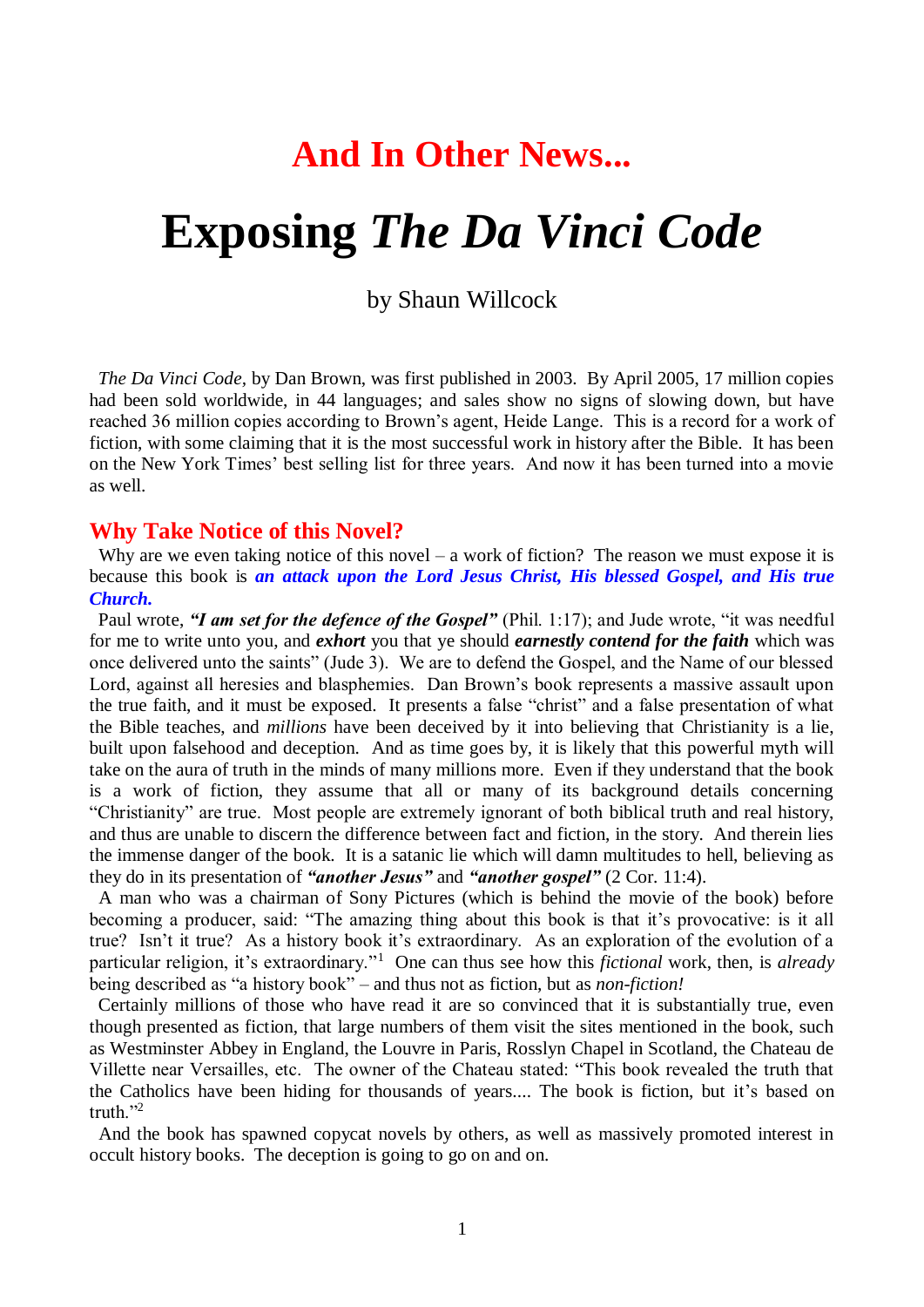#### **The Book** *The Holy Blood and the Holy Grail*

 *The Da Vinci Code* draws quite heavily from a book which claims (falsely) to be a work of *nonfiction,* called *The Holy Blood and the Holy Grail,* written by Michael Baigent, Richard Leigh and Henry Lincoln, and published by Jonathan Cape in 1982. This was brought to the attention of the public in a high-publicity court case which was concluded in April 2006, when the authors of *The Holy Blood and the Holy Grail* brought a copyright-infringement claim against Dan Brown, claiming that his book "appropriated the architecture" of their book. The judge ruled that Brown did not steal ideas from their book, but he effectively called Brown a liar for minimising the extent to which he drew on *The Holy Blood and the Holy Grail.*<sup>3</sup> Certainly Brown drew much inspiration, and various ideas, from this earlier book.

 The cover of *The Holy Blood and the Holy Grail* states that the subject "could constitute the single most shattering secret of the last two thousand years." By way of explanation, the Holy Grail is, according to medieval legend, the cup or platter used by Christ at the Last Supper, and in which Joseph of Arimathaea received the blood of Christ; and it was the object of quests by knights. Of course, this is nothing but disgusting Papist superstition, but it is believed to be true by many.

 It all began back in 1972, with a BBC TV broadcast of Henry Lincoln's *The Lost Treasure of Jerusalem.* This was followed by *The Lost Tabernacle of Jerusalem?* And then *The Shadow of the Templars.* Pay careful attention to these words, found on the cover of *The Holy Blood and the Holy Grail:*

"The response to these programmes was remarkable. A vast number of people became enthralled with the story of the nineteenth-century French priest who, in his mountain village at the foot of the Pyrenees discovered *something* which enabled him to amass and spend a fortune of millions of pounds. The tale seems to begin with buried treasure and then turns into an unprecedented historical detective story – a modern Grail quest leading back through cryptically coded parchments, secret societies, the Knights Templars, the Cathar heretics of the twelfth and thirteenth centuries and a dynasty of obscure French kings deposed more than 1300 years ago."

 The cover continued: "Their conclusions are persuasive, and to many will be shocking.... The secret is no mere historical curiosity. Its repercussions stretch all the way to contemporary politics and the entire edifice of the Christian faith. It involves nothing less than the Holy Grail – not as the mystical chalice of medieval legend, but as something more tangible, which has played a vital role in the shaping of Western history."

 A splurb like that is guaranteed to attract many curious readers! And the book became a great success – although nothing like the success of *The Da Vinci Code* which to a large extent draws upon it.

#### **What is** *The Da Vinci Code* **About?**

 The author, rejecting the biblical truth about the Lord Jesus Christ entirely, writes that the divinity of Christ was a myth invented by the Roman emperor, Constantine, in the 4<sup>th</sup> century AD. And his novel lays out a huge supposed "conspiracy": *that Mary Magdalene actually married Jesus Christ, that they had children – and that "the Church" covered this truth up, destroying Mary's character by writing of her in the Gospel accounts as an immoral woman!*

 Furthermore, the author claims that *the "Holy Blood" is the supposed bloodline from Christ and Mary Magdalene; and that the "Holy Grail" is not a chalice, but Mary herself!*

 To support his theory, Dan Brown claims that the Dead Sea scrolls show a stronger association of Mary Magdalene with Christ than what we read in the Bible. He also has references to the socalled "missing Gospels".<sup>4</sup>

 The book claims that in the painting called "The Last Supper", by Leonardo da Vinci, Mary Magdalene is depicted on the right of Christ – supposedly a female apostle along with the other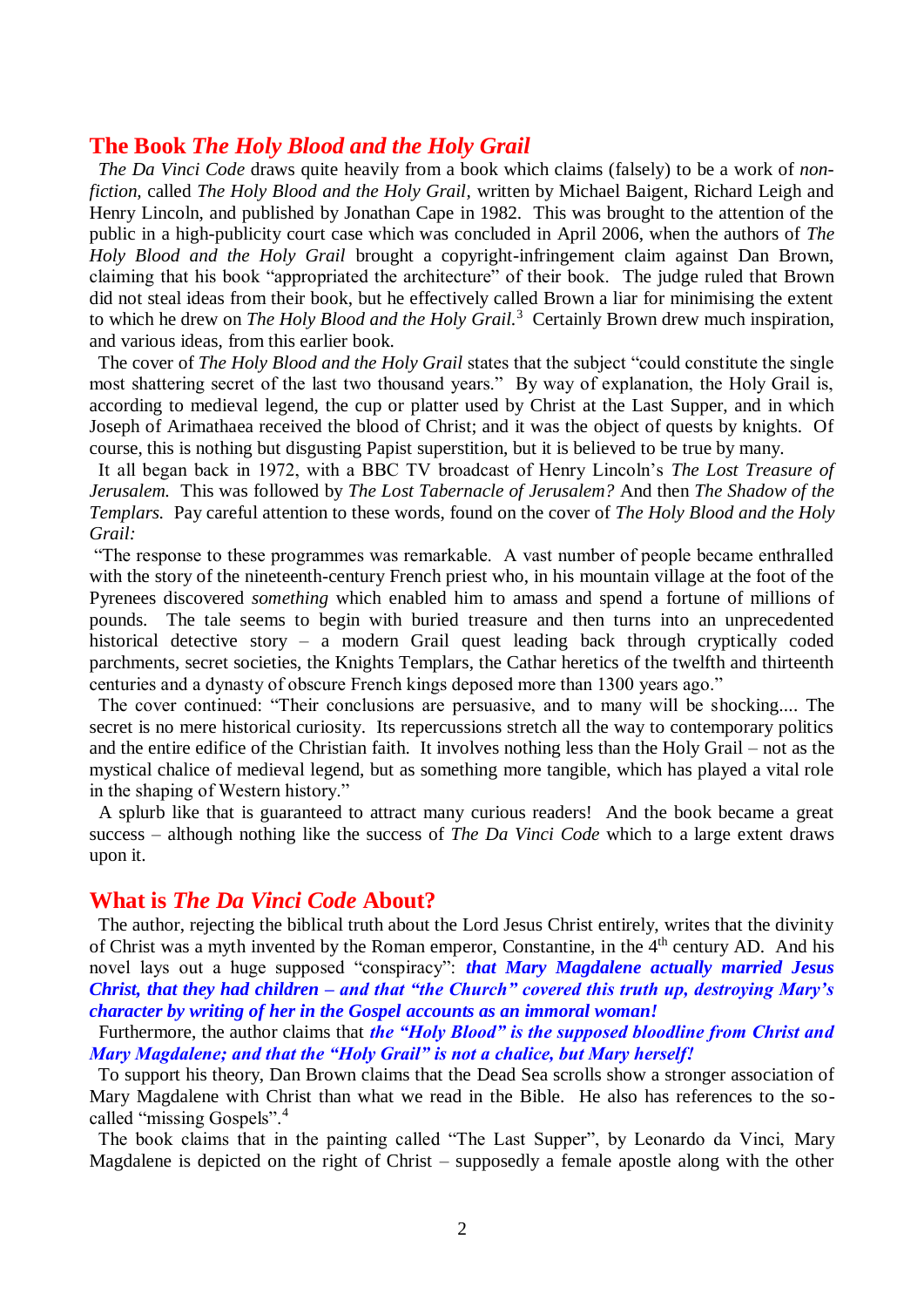apostles. It claims that her place was usurped by a male hierarchy, thereby suppressing the "sacred feminine." And it asserts that the Roman Catholic institution organised a massive cover-up of this truth.

 The book makes reference to so-called Gnostic "gospels", such as *The Gospel of Mary.* Other sources used by Brown to write his novel were: *The Goddess in the Gospels: Reclaiming the Sacred Feminine,* and, *The Woman's Encyclopedia of Myths and Secrets.* These give a good idea of where Brown's intellectual and spiritual leanings lie.<sup>5</sup>

 In the book, the royal historian, Sir Leigh Teabing, an eccentric obsessed with the "Holy Grail", shelters Robert Langdon, a Harvard professor of Religious Symbology, at his French chateau. Another character is Sophie, a French cryptologist able to decipher codes and puzzles, working with Langdon. Teabing shows Sophie *The Gospel of Mary,* supposedly written in Greek in the second century AD. It would be best to quote directly from the book at this point:<sup>6</sup>

"'I shan't bore you with the countless references to Jesus and Magdalene's union [said Teabing]. That has been explored *ad nauseam* by modern historians. I would, however, like to point out the following.' He motioned to another passage. 'This is from the Gospel of Mary Magdalene.

"Sophie had not known a gospel existed in Magdalene's words. She read the text:

"*'And Peter said, "Did the Saviour really speak with a woman without our knowledge? Are we to turn about and all listen to her? Did he prefer her to us?"*

 *"'And Levi answered, "Peter, you have always been hot-tempered. Now I see you contending against the woman like an adversary. If the Saviour made her worthy, who are you indeed to reject her? Surely the Saviour knows her very well. That is why he loved her more than us."'*"

 Teabing explains that Peter was jealous of Mary Magdalene. "'The stakes were far greater than mere affection,' Teabing told Sophie, 'because at this point in the gospels, Jesus suspects he will soon be captured and crucified.'" So he told Mary how to carry on his Church! Teabing added, "'I dare say Peter was something of a sexist."

"This is Saint Peter," said Sophie; "'the rock on which Jesus built His Church." To which Teabing replied: "'The same, except for one catch. According to these unaltered gospels, it was not Peter to whom Christ gave directions with which to establish the Christian Church. It was Mary Magdalene."

 The book continues: "Sophie looked at him. 'You're saying the Christian Church was to be carried on by a *woman?'* 'That was the plan. Jesus was the original feminist. He intended for the future of His Church to be in the hands of Mary Magdalene.' 'And Peter had a problem with that,' Langdon said, pointing to The Last Supper. 'That's Peter there. You can see that Da Vinci was well aware of how Peter felt about Mary Magdalene.'" The suggestion was made to Sophie that in the painting by Leonardo, Peter was leaning menacingly towards Mary, and slicing his blade-like hand across her neck.

 Next, Teabing pulls out a chart of genealogy, and shows Sophie that Mary Magdalene was of the House of Benjamin, and thus of royal descent. Sophie is told that Mary Magdalene was not poor, but that "she was recast as a whore to erase evidence of her powerful family ties." "But why," she asks, "would the early Church care if Magdalene had royal blood?" It is explained to her that it was her consorting with Christ that concerned the early Church, rather than her royal blood. "As you know, the Book of Matthew tells us that Jesus was of the House of David. A descendant of King Solomon – King of the Jews. By marrying into the powerful House of Benjamin, Jesus fused two royal bloodlines, creating a potent political union with the potential of making a legitimate claim to the throne and restoring the line of kings as it was under Solomon."

 Then Teabing dropped his bombshell: "The legend of the Holy Grail is a legend about royal blood. When Grail legend speaks of the chalice that held the blood of Christ, it speaks in fact, of Mary Magdalene, the female womb that carried Jesus' royal bloodline."

"But how could Christ have a bloodline unless...?' Sophie paused and looked at Langdon.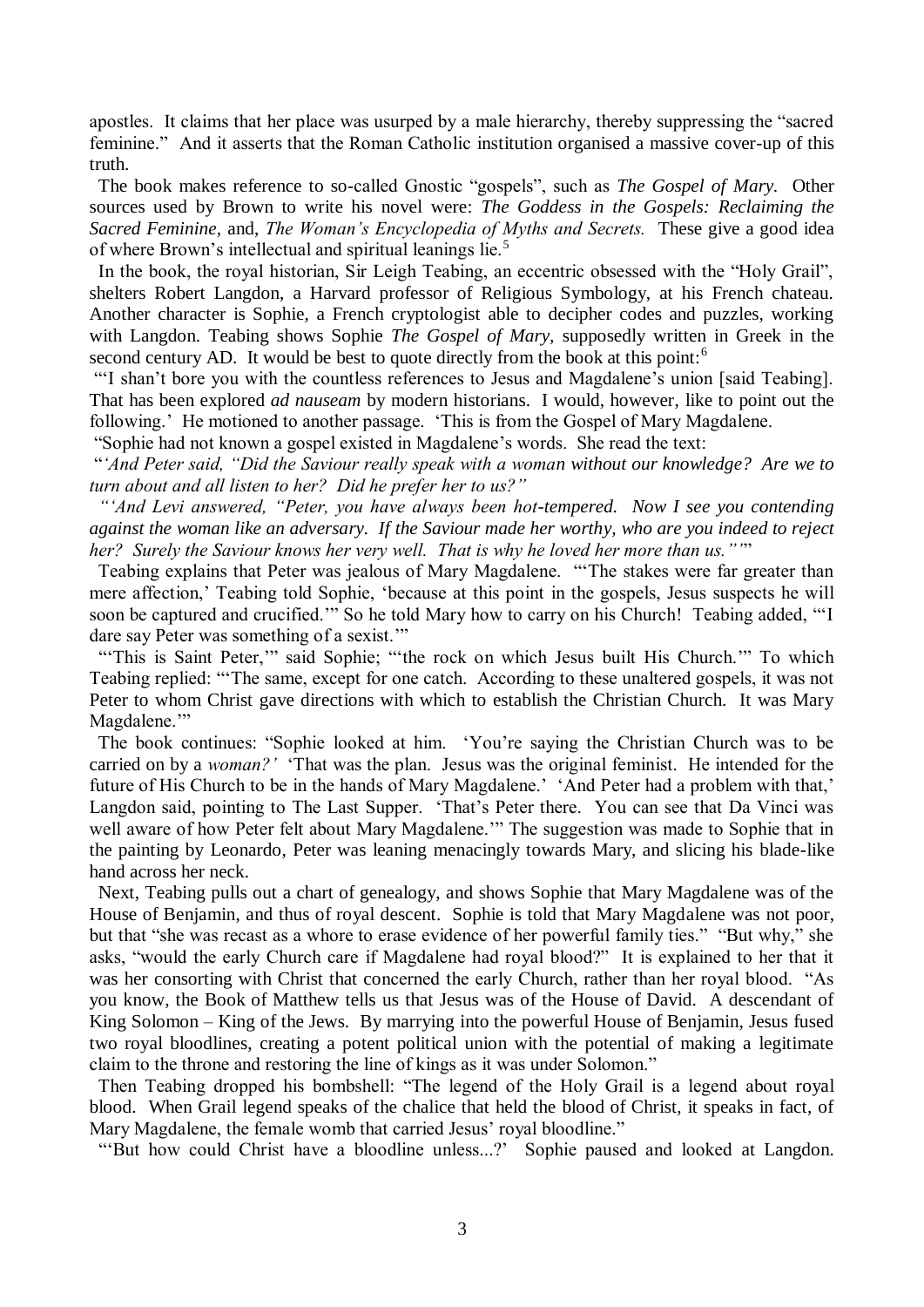Langdon smiled softly. 'Unless they had a child.'"

"'Behold,' Teabing proclaimed, 'the greatest cover-up in human history. Not only was Jesus Christ married, but He was a father. My dear, Mary Magdalene was the Holy Vessel. She was the chalice that bore the lineage, and the vine from which the sacred fruit sprang forth!'"

 O what fire Dan Brown is playing with! And how many millions he is leading astray! Let the Bible refute his lies:

#### **Refuting the Lies**

 Firstly, *the divinity of Christ was not invented by the emperor Constantine in the fourth century.*  The Bible is full of clear references to His divinity. To list just a few of the many, many passages of God's Word which reveal His divinity: Psa. 45:6,7 with Heb. 1:8,9; Isa. 7:14 with Matt. 1:22,23; Isa. 9:6; Jn. 1:1; Acts 20:28; Rom. 9:5; Phil. 2:5-8; Col. 2:9; 1 Tim. 3:16. Dan Brown shows both his utter contempt for God's Word, and his abysmal ignorance of the Bible and of history, in making this absurd claim.

 Secondly, *the Lord Jesus Christ did not marry Mary Magdalene, nor beget children by her or anyone else.* The Son of God came into this world *to save sinners* – this was His divine mission (1 Tim. 1:15). Mary Magdalene was one such sinner saved by God's grace through faith in Christ. He cast seven devils out of her (Mk. 16:9; Lk. 8:2).

 The Bible tells us very little about Mary Magdalene. She was with Mary the mother of the Lord, and some other women, by the cross when Jesus was crucified (Jn. 19:25). She sat over against the sepulchre when Jesus was laid in it (Matt. 27:6); and very early on the first day of the week, the day of His resurrection, she came to see the sepulchre, and to anoint Jesus' body with spices, and found it empty; and she was the very first to whom the risen Jesus showed Himself after His resurrection (Matt. 28:1-10; Jn. 20:1-18; Mk. 16:1-11; Lk. 24:1-10). She was a devoted and faithful disciple of the Lord Jesus, a woman who had been at one time possessed by seven devils, but who had been gloriously saved by Christ, and delivered.

 But there is not a word about her being of the House of Benjamin! And Jesus certainly did not marry her! Dan Brown's fantasy is not the first to suggest that the Lord Jesus married Mary Magdalene – it is a lie that has cropped up many times before. This is because of a supposition (for that is all it is) that Mary Magdalene was the prostitute mentioned in Lk. 7:37-50. There is nothing whatsoever to support this supposition. They were two different women. But wicked men love to put forward this suggestion of a marriage between Christ and a supposed prostitute, for then it makes Christ appear to be a man of loose morals! They paint the entire scenario in their brains: the founder of a new sect physically attracted to a very worldly woman. They entirely ignore the fact that we are nowhere told Mary was a prostitute, and besides, the Lord Jesus *set her free* from Satan's power, and she became a devoted, holy disciple! That is not "juicy" enough for their sinful minds!

When Jesus met Mary Magdalene after He rose from the dead, what did He say to her? **"***Touch me not;* for I am not yet ascended to my Father" (Jn. 20:17). He would not so much as let her touch Him! He told her to go and tell His disciples that He was going to ascend; and this is what she immediately did (Jn. 20:17,18). And thereafter He did not appear to her alone again, although she certainly would have spent time with Him in company with all His other disciples, before His ascension.

 The Lord Jesus Christ did not marry anyone! Marriage was ordained by God for the good of mankind. Christ was God from all eternity; and He came in the flesh, without laying aside His divinity, but taking a human nature into union with His divine nature; and He came into this world to purchase a "bride" with His own blood. But His "bride" consists of ALL the elect, ALL those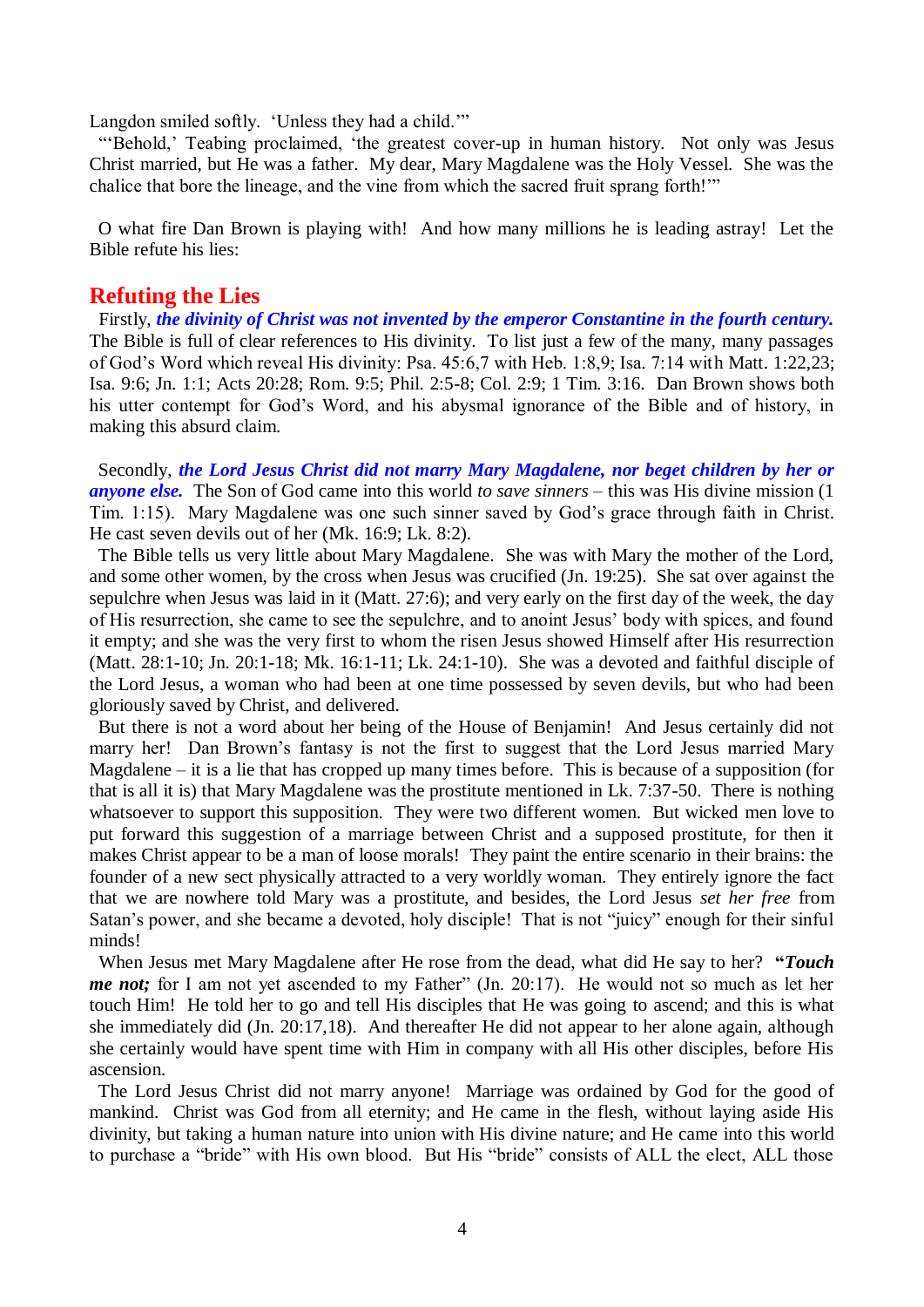for whom He laid down His life and shed His blood! The true *Church* is the mystical bride of Christ! He has no *physical* bride, nor ever any need of one! (2 Cor. 11:2; Eph. 5:23-32; Rev. 19:6- 9; 21:9).

 Nor did the Lord Jesus beget children physically. The Bible says that His *spiritual* "children" are His elect people, for whom He died (Heb. 2:13).

 It is nothing less than heresy and blasphemy to say that the perfectly sinless Son of God married a woman, and begat children. This is proclaiming *"another Jesus"* indeed (2 Cor. 11:4) – not the true Jesus Christ revealed in His Word! It does not matter in the least if there are scrolls supposedly showing a stronger association of Mary Magdalene with Christ than what we read in the Bible – it is the *Bible* that is divinely inspired (2 Tim. 3:16). We did not have to wait till the twentieth century and the discovery of certain scrolls to ascertain the truth about Christ and Mary Magdalene! – the books that comprise the Holy Scriptures, divinely inspired, were written in the first century AD, during the lifetime of the apostles, and furthermore were *known* to the true Church from that time on (see, for example, Col. 4:16; 2 Pet. 3:15,16; Rev. 1:1-3,10,11). God's Word is *settled.* No more writings are ever to be added to it.

 As for the so-called "Gnostic gospels": one of the characters in Brown's book says of them that they are the "unaltered gospels". In saying this, he implies that the four Gospels found in the New Testament were altered, and therefore cannot be trusted. Of course, he cannot give any evidence for this; but millions of readers will accept it anyway.

 Gnosticism, the word being derived from the Greek word meaning "knowledge", was a heresy that arose in the early centuries of the Christian era. Gnostics claimed to possess special occult knowledge relating to God, salvation, etc. Gnosticism is not Christian in any sense, for it is unbiblical and anti-biblical. Aspects of it were exposed and refuted by the inspired writers of the New Testament Scriptures (e.g. Col. 2:8-23; 1 Tim. 1:4; Tit. 1:14; 1 Tim. 6:20; 1 Cor. 8:1). Unregenerate men are always seeking extra knowledge, and there is a particular attraction towards supposed knowledge that is "hidden" from the majority and known only to a select few. *Herein lies the attraction of Gnosticism, in all its forms including modern ones; and herein lies also the attraction of Dan Brown's book to many: the attainment of "knowledge" supposedly hidden for centuries, occult "clues" hidden in mysterious places, tantalising hints of something beyond the awareness of the masses.*

 Men will eagerly sift *through* the Bible for supposed "hidden" messages or information (such as popularised in the book, *The God Code*), all the while ignoring, or failing to see, the *plain, straightforward* message of the Bible – the Gospel of Jesus Christ, the Gospel of salvation; or they will eagerly search *outside* the Bible for supposed "hidden" messages that to their minds contradict and overthrow the truth of the Bible (as in *The Da Vinci Code*). Either way, Satan is the winner. For by such means he keeps men from knowing the Gospel of Jesus Christ, the only Saviour of sinners. For, *"Neither is there salvation in any other [than the true Christ of God]: for there is none other name under heaven given among men, whereby we must be saved"* (Acts 4:12). Lost men eagerly search for "hidden" knowledge here, there, and everywhere; but the *true, saving knowledge* of the Gospel is *hidden from them,* unless and until the Lord opens their eyes. Truly, truly, *"if our gospel [the TRUE Gospel of Christ] be hid, it is hid to them that are lost: in whom the god of this world [Satan] hath blinded the minds of them which believe not, lest the light of the glorious gospel of Christ, who is the image of God, should shine unto them*  $\degree$  (2 Cor. 4:3,4).

 Thirdly, *it is a total fallacy to claim, as Dan Brown does, that Mary Magdalene was supposed to carry on Christ's Church, for "Jesus was the original feminist"; but that her place was usurped by a male hierarchy, thereby suppressing the "sacred feminine"; and that "the Church" covered up the "truth" about Christ and Mary Magdalene, destroying her character by writing of her in the Gospel accounts as an immoral woman!* One fantasy after another, from Dan Brown's brain!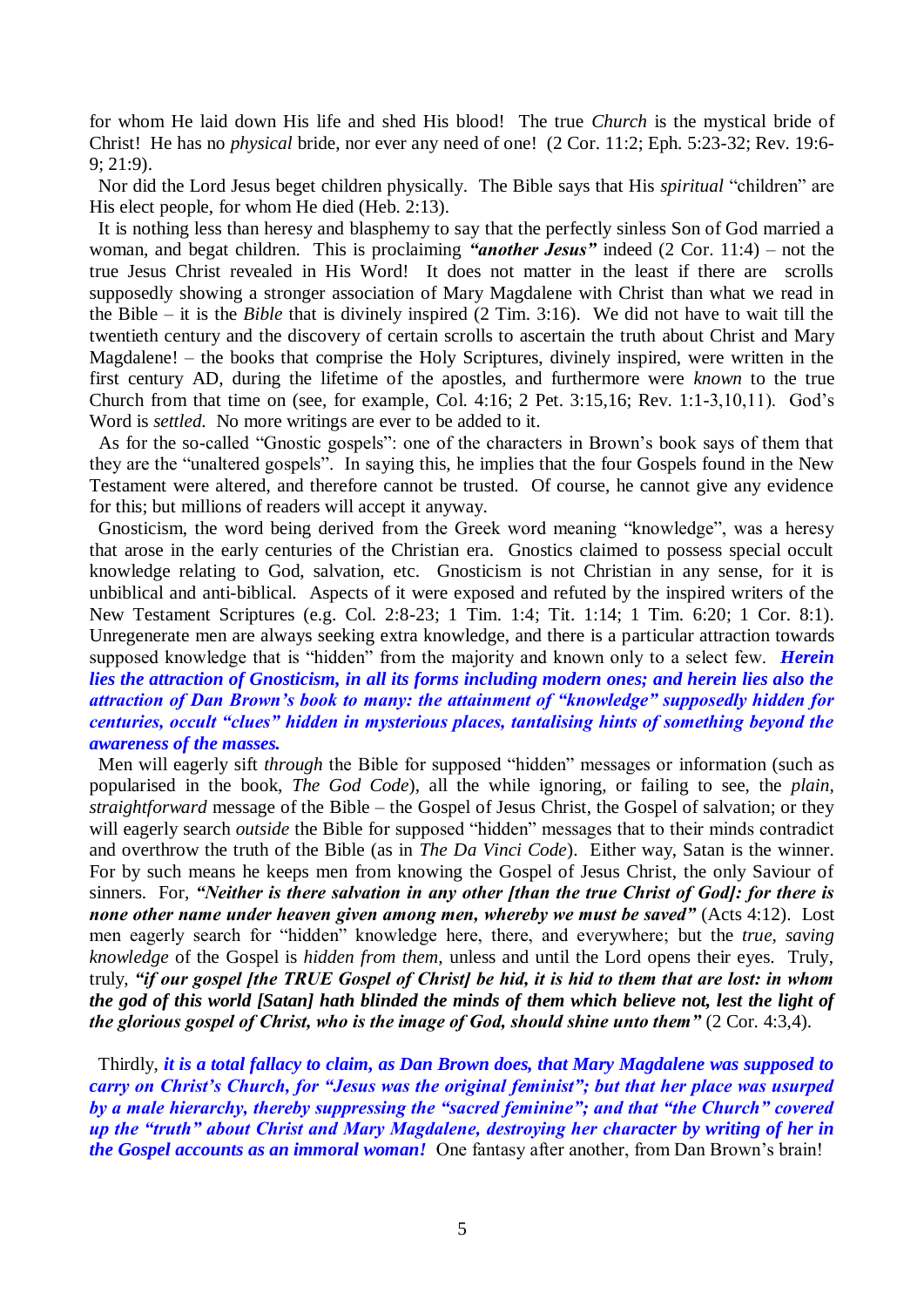There was, after all, no such "truth" to cover up! Christ was *not* married to Mary, and they did *not* have children. Furthermore, as we have seen, the Gospel accounts do not say much about Mary Magdalene at all. Jesus cast seven devils out of her; but more than that we are not told. So if the writers of the Gospels had wanted to depict her as an immoral woman, they did a very poor job of it! No details of her life are given.

 The New Testament makes it very clear that Christ chose the apostles, and that they were all *men.* They were *His* choice. Mary's place was not usurped by a "male hierarchy" – she never had a place to begin with, as one of the band of apostles! She was a faithful servant of the Lord, but she was not chosen as an apostle.

 As for the "sacred feminine", this is all hogwash. It is very appealing to many in our day, for we live in a time of militant feminism, and of goddess-worship by New Agers, witches, and others. Millions today are turning to the worship of a female deity, and anything that promotes that concept in the minds of the general public is very acceptable to them. Warbling on about the "sacred feminine" was a sure-fire way for Brown to up the sales of his book.

 Besides, to believe the absurdity of this "cover-up" is to believe that the four Gospels were written by "the Church" (i.e. in Brown's mind, the Roman Catholic "Church"), rather than by Matthew, Mark, Luke and John. This, if true, would mean that the four Gospels are mere fabrications, to which were attached the names of the four men to give them authenticity. But it is not true. The Gospel accounts were written by men who lived in the first century AD, and who were Christians, disciples of Christ. The Roman Catholic "Church", which only came into existence centuries later, had absolutely nothing to do with their authorship. The Roman Catholic institution is guilty of very many cover-ups throughout its history, but this was not one of them! It could not "cover up" when it did not even exist!

 And as for the "evidence" in the famous painting called "The Last Supper", by Leonardo da Vinci: let us for a moment assume that da Vinci really did depict Mary Magdalene on Christ's right side, supposedly as being a female apostle. We are sure that authorities on the painting would deny that he did any such thing, but let us, just for a moment, suppose that he did. *So what?* Are we to be so foolish as to make a mere painting, by a Roman Catholic artist (however brilliant), our authority? Are we to set aside the testimony of God's own Word, the Bible, attested by many infallible proofs, on the basis of this supposed "hidden clue" in a *painting?* Has the world gone mad? Evidently it has, when millions of gullible readers can reject the truth of God's Word on such flimsy "evidence" as this!

 The book presents Peter as a "sexist", jealous and scheming man (for he supposedly knew Christ wanted Mary to establish His Church, but was very opposed to this), and even a man who contemplated the murder of Mary Magdalene. What a terrible distortion of the truth about the godly apostle, Peter, a faithful Christian and minister! A simple reading of Peter's own epistles, or of his sermon on the day of Pentecost, will provide the reader with an accurate picture of this humble, zealous servant of Christ. Nothing in the biblical account presents Peter as jealous of Mary Magdalene, scheming, with murderous thoughts towards her; and as for that modern-day, "politically-correct" term, "sexist", it is too pathetic for words.

#### **Summary: an Attack on Christ, His Gospel, and His Church**

 Thus, *this book is an attack upon the Lord Jesus Christ,* for it depicts Him as a mere man, who fathered a child by Mary Magdalene.

And *it is an attack upon the Gospel of Christ*, for obviously anyone who believes in, and follows, Jesus Christ, if He was who the book says He was, is following a mere man. In addition, as *The Da Vinci Code* makes reference to so-called Gnostic "gospels", which are *not* divinely inspired but merely the works of enemies of the truth, people will be drawn to accepting such lies as the "Gospel truth."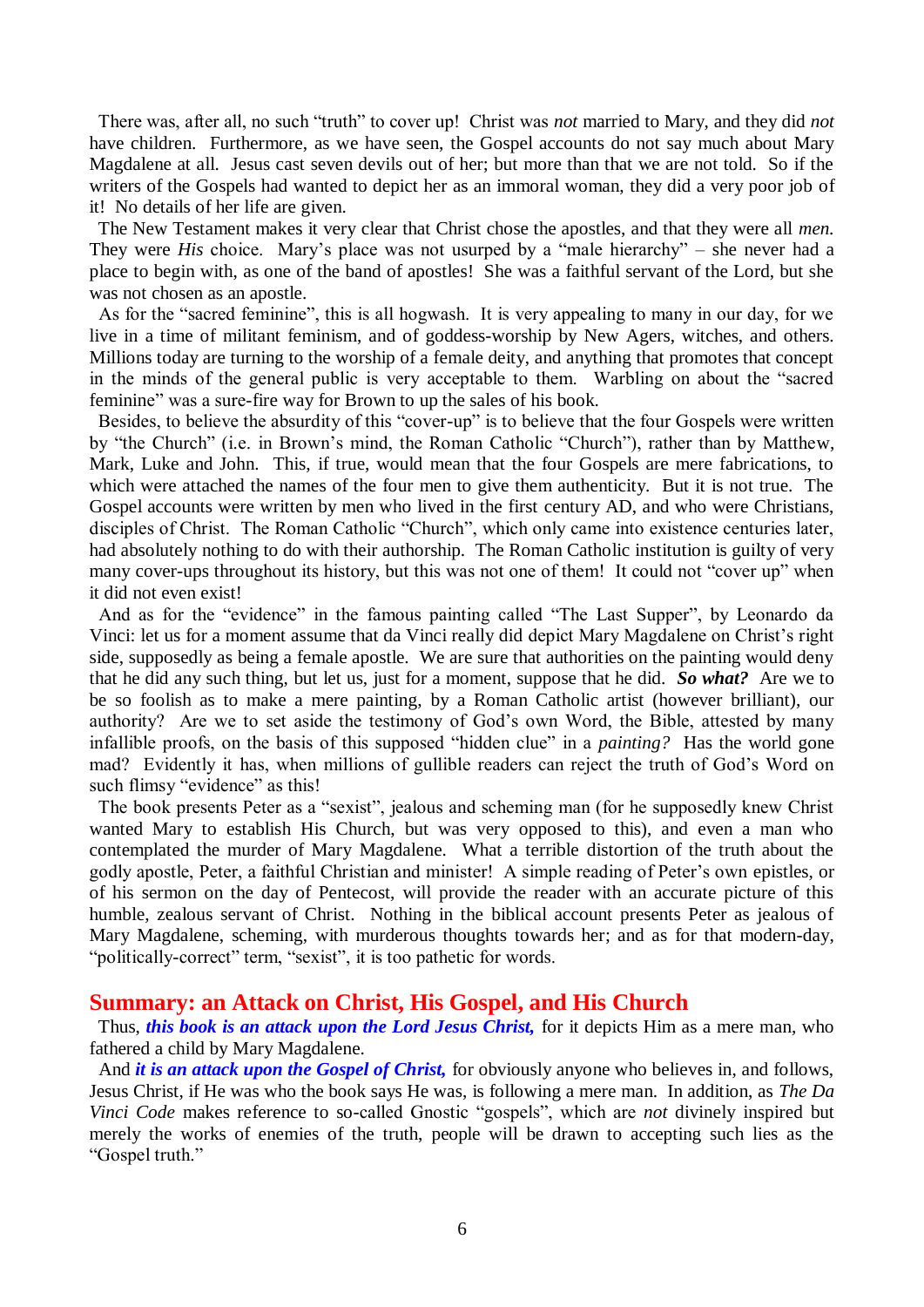But also, *it is an attack upon the true Church of Christ*. Some might say, "But it's an attack upon the Roman Catholic institution, not the true Church!" They might expect us to be happy to see Rome attacked in the book. However, it is not that simple:

 Nothing Dan Brown writes could ever expose even a fraction of the lies, false beliefs, human traditions, and massive cover-ups that characterise Roman Catholicism. The *truth* about Roman Catholicism is far more horrifying than anything in Dan Brown's fiction. He writes of how the Roman Catholic institution supposedly invented a story about Mary Magdalene and got this story incorporated in the Gospel accounts of the life of Christ. This is fiction, not fact. Rome did no such thing. But what *did* the Papal system do? It baptized the heathen doctrine of the mothergoddess worshipped around the world, calling this false deity "the Virgin Mary", and exalted her to a position even superior to that of its own false "christ"! It gave "Mary" powers that the true Mary, the mother of the Lord, never had, it commands its blinded adherents to pray to her, sing hymns to her, build shrines in her honour, and it sets her up as assisting Christ in the salvation of the world! *Truly, Roman Catholicism has invented a tale about Mary: not the "Mary Magdalene" of Dan Brown's imagination, but the "Mary" worshipped by over a billion Roman Catholics worldwide as the "Mother of God"!* The truth, dear reader, is stranger than fiction indeed.

 But the problem with the book's attack on Roman Catholicism is this: it presents the Roman Catholic institution as "the true Church"; thus, anything in the book exposing the falsehood of the Roman Catholic "Church" is seen as exposing true Christianity, by the millions who read it! *And thus, by presenting Roman Catholicism as "the Church", it leads its readers to believe that Christianity is a lie; a deception!*

#### **Playing into Rome's Hands**

 And last but not least: *in a backhanded way, The Da Vinci Code, despite its anti-Romanism, may in the long run actually play right into Rome's hands!* Now this may surprise many; so let us go into this in some detail.

 The first way in which this may occur, can be seen by the way Opus Dei, for example, is already turning the book to its own advantage. Dan Brown writes of Opus Dei in the book. Opus Dei (Latin for "God's Work") is a secretive Roman Catholic organisation, extremely powerful and wealthy. Opus members include priests and non-priests, men and women, married and unmarried people, and many hold key positions in business, politics, etc. Often their affiliation to the organisation is unknown to others. These are *facts!* And so, in writing his book, Brown saw an opportunity: to make Opus Dei a part of his conspiracy book, as being deeply involved in protecting "the Church" from its enemies: murdering, drugging people, etc. Opus Dei, of course, denied all these things: as sales of the book soared, the Opus website stated, "Opus Dei is a Catholic institution and adheres to Catholic doctrine, which clearly condemns immoral behaviour, including murder, lying, stealing, and generally injuring people".

 Such disclaimers notwithstanding, anyone with an understanding of the true history of Roman Catholicism knows that Roman Catholic doctrine has never stood in the way of the Roman Catholic institution being involved in murder, lying, stealing, etc.! History is replete with the evidence. The Jesuit Order alone has been guilty of all these things and more – and although the impression is given that the Jesuits and Opus Dei are enemies, behind the scenes this is not the case. The fact is that Opus Dei, like the Jesuit Order, *is* a dangerous organisation that will stop at nothing to achieve its goals! So Brown was correct in this. This is why his book has become so popular: there is just enough truth in it to make it all seem plausible, in the minds of millions.

 Amazingly, however, although *The Da Vinci Code* does not depict Opus Dei in a good light at all, *there are indications that the organisation is actually turning the book to its own advantage!* For example, in Britain a Radio 4 programme on 27 October 2005 claimed to have been granted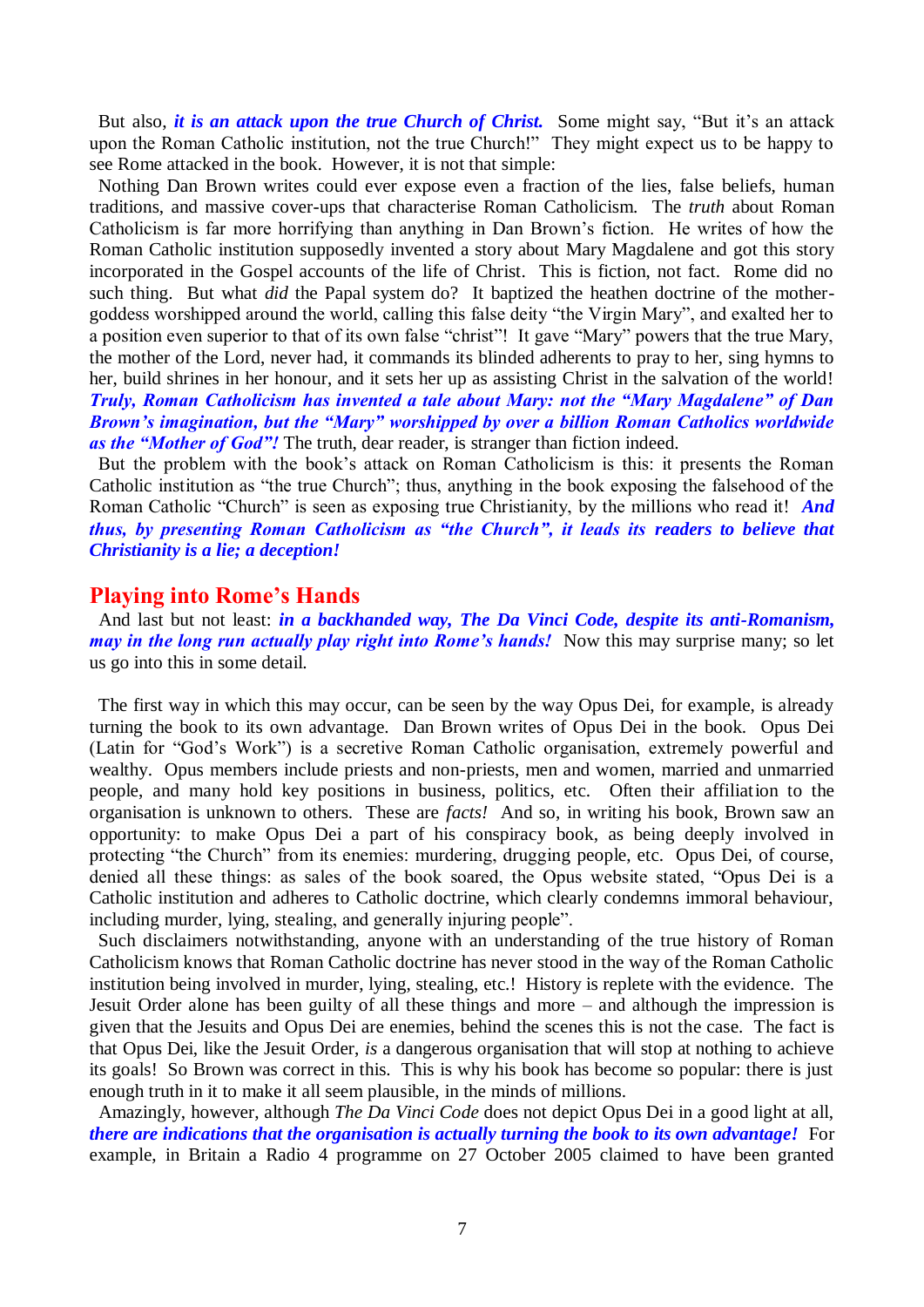"unrestricted access" to Opus Dei; and Channel 4 TV's "Opus Dei and the Da Vinci Code" aired on 12 December 2005. But the interviewers on both programmes treated Opus Dei with kid gloves. "The interviewers did not press issues and did not probe. This was presumably a condition of access to Opus. One investigator was a former monk. The alleged 'unrestricted access' was stage managed and – mostly limited – to the women's quarters. (The women in Opus are entirely separate and inferior to the men.)... Channel 4 had posed the question, 'Does Opus Dei deserve its sinister portrayal?' The programme's tame verdict was a foregone conclusion".<sup>7</sup>

 Given the huge influence Opus Dei members exert in all fields, including the media, this is not surprising.

 But Opus was not finished turning Dan Brown's book to its advantage. On the TV programme, 60 students at the London School of Economics were shown attending a lecture on 5 May 2005, entitled "The Da Vinci Code and Opus Dei: the Da Vinci Code Fact or Fiction? Opus Dei Tells All." And the lecturer was Andrew Soane, Director of the Opus Dei Information Office in Britain. Another Opus director, Jack Valero, said: "A few years ago Opus Dei was virtually unknown outside Catholic circles. Now 70 million people have heard of Opus Dei. They have heard a pack of lies. We can now explain what Opus Dei is and what it does.... It is a great opportunity."

#### Valero also said, "People read the book and phone in." When the interviewer suggested to him, *"Dan Brown is your best recruiting agent,"* Valero replied, *"Maybe he has done something he did not intend to."*

 In addition, Roman Catholic journalist, John L. Allen, wrote a book entitled *Opus Dei: Secrets and Power Inside the Catholic Church.* He was granted access to Opus personnel and records to which others were not permitted. *But:* "Allen uses the fictional caricature of Opus in *The Da Vinci Code* to make points in Opus' favour. Even where criticism of Opus is unavoidable it is muted and over qualified. This book could lead many Roman Catholic parents to take a more favourable view of Opus".<sup>8</sup>

 Thus Opus Dei has managed to actually use the unprecedented interest in Brown's book to get people interested in the organisation, and even to recruit new Opus members!

 And the second way in which the book may actually play into Rome's hands, is as follows: some of the things Brown writes about the Roman Catholic institution, Opus Dei, etc., are true. But the trouble is that his book is such a mixture of some truth and much error. So, on the one hand, there are those who have no idea what is fact and what is fiction, and therefore they believe the lies and fantasies of the author relating to the Lord Jesus Christ, His Gospel, etc. But on the other hand, there are those who understand that it is fiction, and who come to the following conclusion: "The book is a work of fiction, by its author's own admission; it's just a story; it is not meant to be taken seriously; and thus there is no reason whatsoever to believe that there is *anything* sinister about the Roman Catholic 'Church'. He was writing a story, nothing more." And as a result, they will in the future view the works of *serious* researchers into Rome's wicked doings, intrigues, plots, schemes, assassinations, etc., in the same light! Whenever a serious work appears, exposing some aspect of the dark deeds of the Papal system, the tendency will be for many to dismiss it lightly as "a *Da Vinci Code-type conspiracy theory*". *Especially* as, in the light of all the negative publicity generated against it by the book, the Vatican in the days ahead goes out of its way to present itself as nothing like the kind of institution portrayed in the book. It is a past master at slick make-overs. As Opus Dei has already begun to do, it will claim to grant further "unrestricted access" opportunities to investigators that will be anything but unrestricted; it will exert its massive influence in the media to make certain that interviews are carefully stage-managed; etc., etc.

 Alberto Rivera, a fraud who claimed to be "an ex-Jesuit priest converted to Christ", but who was never the former<sup>9</sup> and gave no evidence of being the latter,<sup>10</sup> played right into Rome's hands in much the same way. The comic book series which purports to be based on his life, published by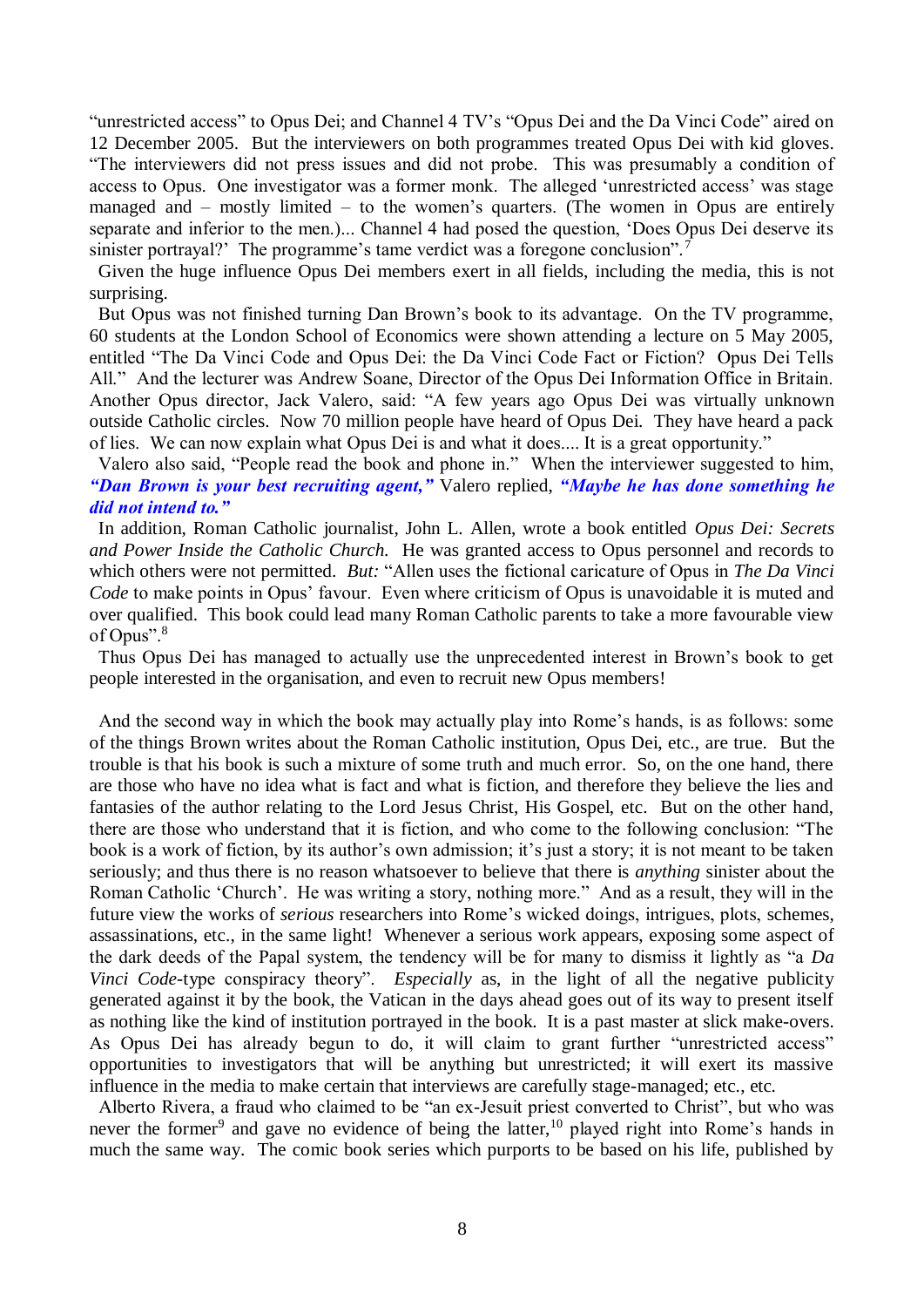Chick Publications, contains, like Brown's book, certain true things about the Roman Catholic institution. But, again like Brown's book, they are such a mixture of truth and error. And on the one hand, many believe everything in them, being unable to discern between truth and error; and on the other hand, many others come to the conclusion that as he misrepresented the facts on so many points, there is no reason to believe that there is *anything* sinister about the Roman Catholic institution.

 Either way, Satan's purposes have been served. And the same is true of Dan Brown's *Da Vinci Code*.

 Let all true believers *"earnestly contend for the faith"* (Jude 3) against the *Da Vinci Code* fantasy! As millions turn against the true Christ of God revealed in the Bible as a result of Dan Brown's assault, let all who love the Lord Jesus Christ, the Son of God, the only Lord and Saviour, "hold fast the faithful word" (Tit. 1:9) and "hold forth the word of life" (Phil. 2:16) to a dying and deceived world!

11 May 2006

**Shaun Willcock is a minister of the Gospel, and lives in South Africa. He runs Bible Based Ministries. For other articles (which can be downloaded and printed), as well as details about his books, tapes, pamphlets, etc., please visit the Bible Based Ministries website. If you would like to be on Bible Based Ministries' email mailing list, to receive all future articles, please send your details.**

\_\_\_\_\_\_\_\_\_\_\_\_\_\_\_\_\_\_\_\_\_\_\_\_\_\_\_\_\_\_\_\_\_\_\_\_\_\_\_\_\_\_\_\_\_\_\_\_\_\_\_\_\_\_\_\_\_\_\_\_\_\_\_\_\_\_\_\_\_\_\_\_\_\_\_\_\_\_\_\_